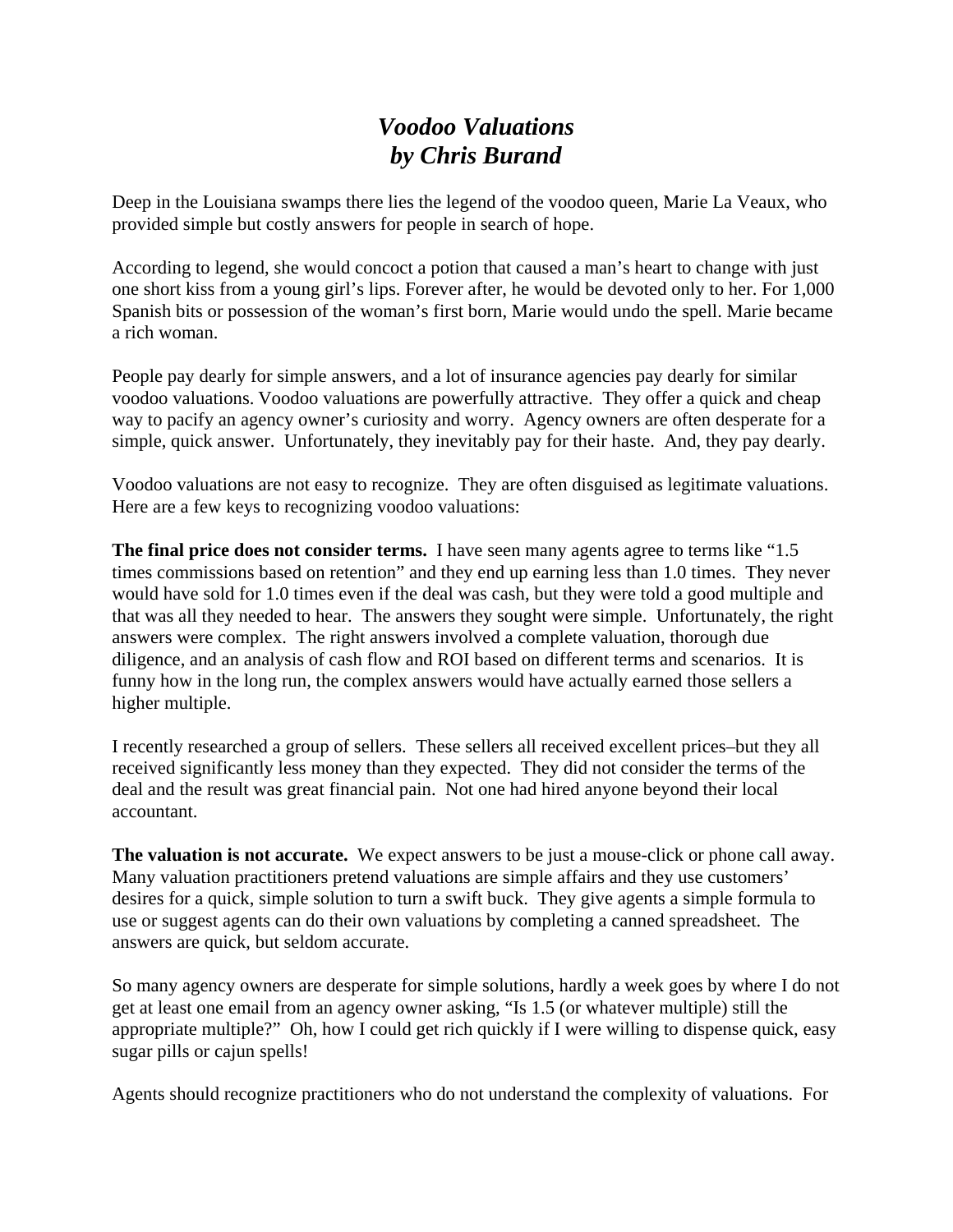example, before a valuation is even started the correct definition of value must be agreed upon. An agent should consider it a tip off that there is a lack of understanding about the process when the practitioner never discusses the appropriate definitions of value. If the appropriate definition of value is not discussed, the agent should consider seeking assistance elsewhere.

In my experience, I have helped several agencies dig themselves out of deep financial holes resulting from a series of acquisitions. When these agencies did happen to hire a consultant, the original consultant used the wrong definition of value for the acquisition targets, they did not consider working capital which caused the buyer to severely deplete their own capital, and they did not complete adequate due diligence. But the consultant did supply seemingly simple answers!

I once saw a sign in a retail business which read, "50¢ for an answer. \$2.00 for the correct answer." Why pay even 50¢ for an answer if it is wrong?

**The buyer's financial strength is not considered.** A large proportion of agency sales contain a seller-carry loan and/or are based on retention. This means sellers are incurring significant risk when they sell, yet very often they do not adequately adjust their price for this risk. Again, this is the result of searching for simple answers.

If the buyer's risk of default is high and they are not paying cash up-front, then the buyer should pay more to compensate for that risk. For example, a fair price for an agency with \$750,000 in revenue might be \$900,000 for a buyer with strong financials and a minimal risk of default. However, if the buyer has poor financials and is requiring a seller-carry note and/or a retention factor, then the price should be at least \$1,000,000 and maybe more depending on the buyer's financials.

Two financial aspects worth careful consideration are cash flow and companies that stress EBITDA (earnings before interest, taxes, depreciation, and amortization). I have recently met several buyers possessing what I consider extremely weak financials. They each touted their positive EBITDA while downplaying their negative cash flows. A January 24, 2002 *Wall Street Journal* described the risk well. In the article titled, "How to Predict the Next Fiasco in Accounting and Bail Early," the author wrote, "A telltale sign of trouble is negative cash flow from operations while the company's so-called EBITDA is positive." These are words worth noting.

The SEC recently released a warning to investors regarding companies that report or stress pro forma earnings or EBITDA earnings. If a seller is carrying risk, then the buyer should have a positive operating cash flow. Otherwise, they probably have financial problems. When buying an agency, the buyer must achieve positive cash flow, not just positive income, within a very specific period to make the acquisition profitable.

**Getting big for big's sake.** Quite a few agency owners dream of going public. Others just want to get big. Other owners are tired of running their agencies and/or selling insurance. Instead, they decide to go after bigger fish, so they begin acquiring other agencies. Acquisitions can be exciting. They drive the ego. One study of acquisitions involving publicly traded companies